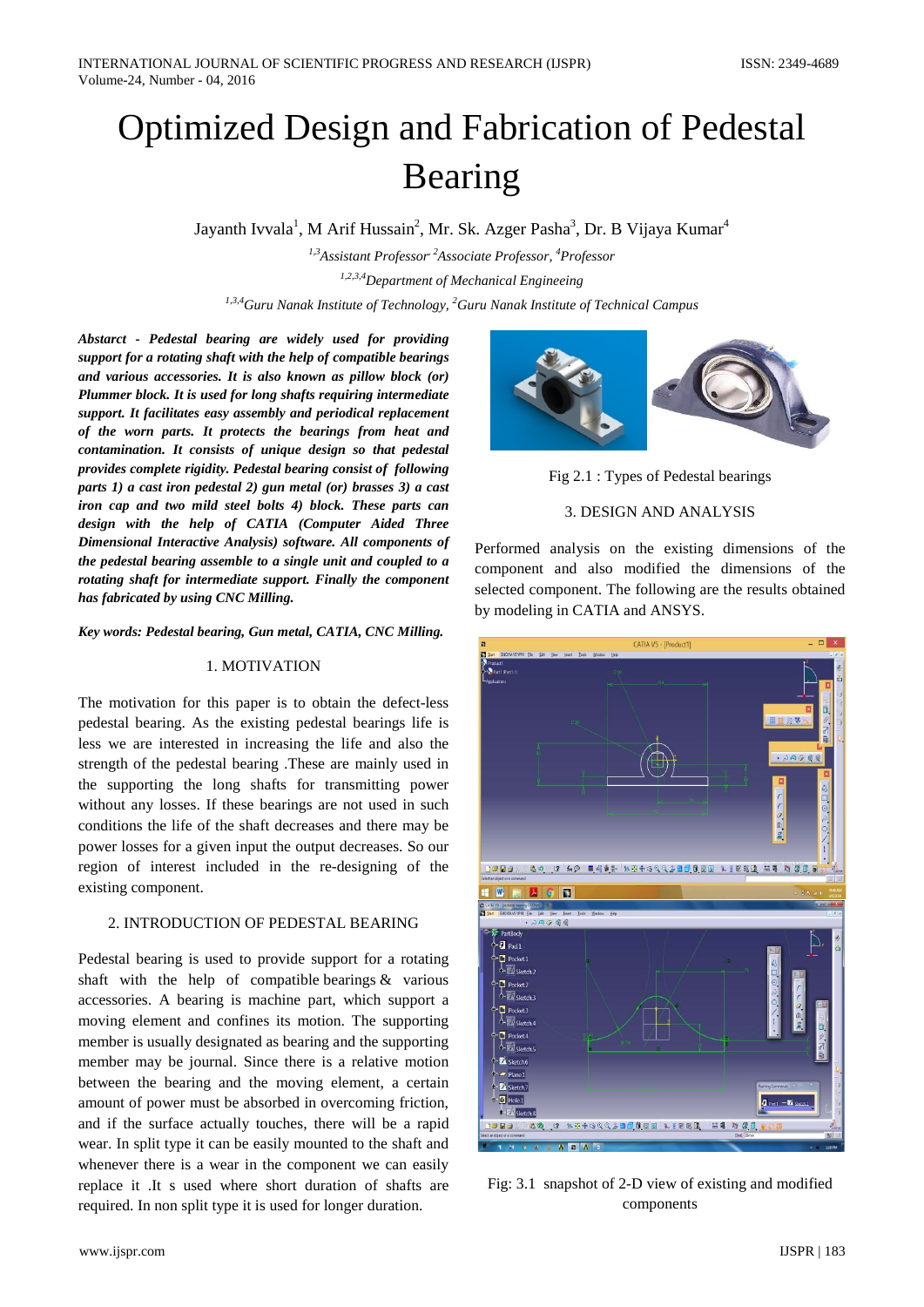INTERNATIONAL JOURNAL OF SCIENTIFIC PROGRESS AND RESEARCH (IJSPR) ISSN: 2349-4689 Volume-24, Number - 04, 2016



Fig: 3.2 Snapshot of formed pockets on the existing and modified components



Fig: 3.3 Snapshot of results of total deformation of existing and modified components





Fig: 3.4 Snapshot of results of stress and strain of existing component





Fig: 3.5 Snapshot of results of stress and strain of modified component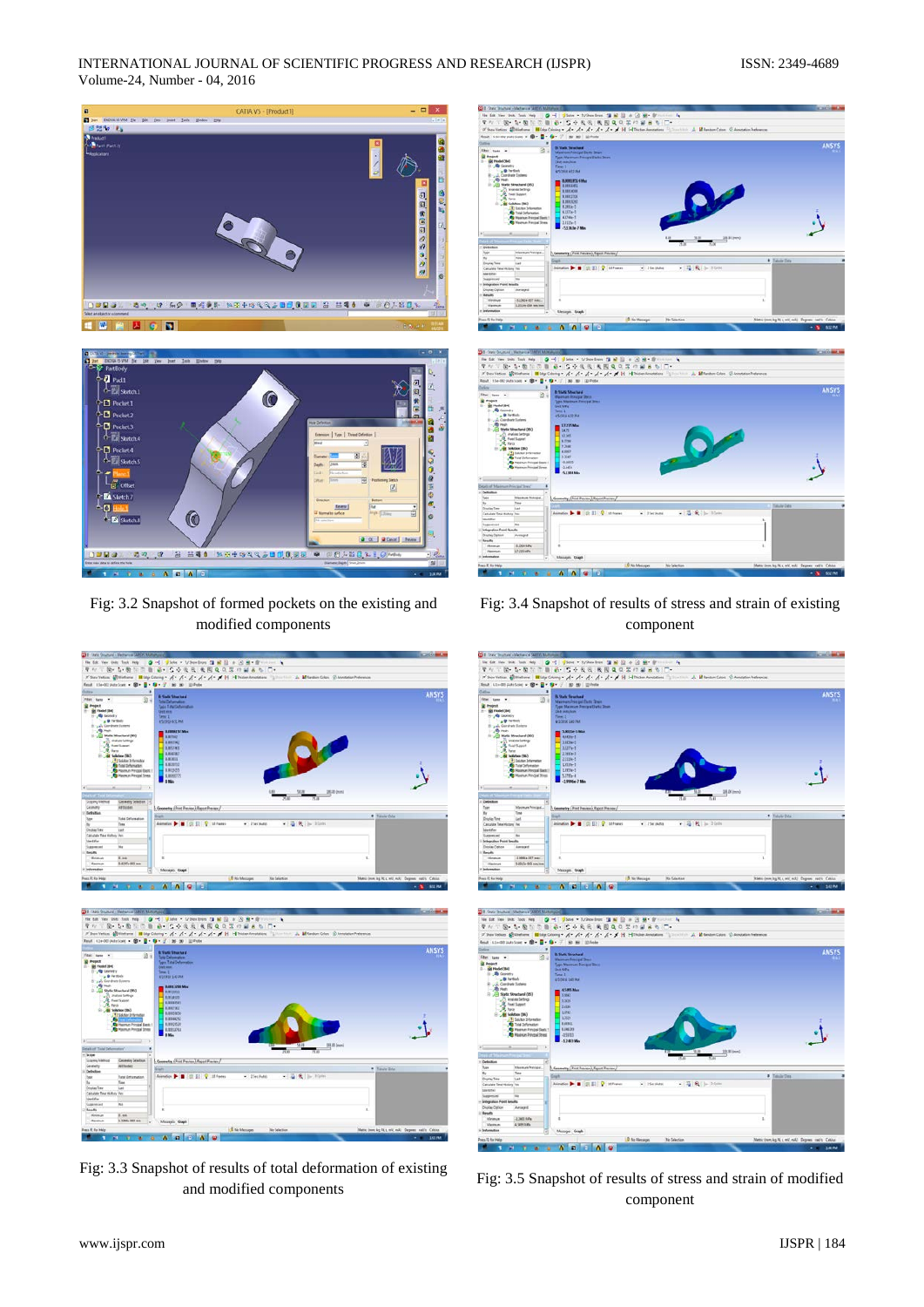INTERNATIONAL JOURNAL OF SCIENTIFIC PROGRESS AND RESEARCH (IJSPR) ISSN: 2349-4689 Volume-24, Number - 04, 2016

### 4. FABRICATION USING CNC MILLING

Computer Numerical Controls is an NC system that utilizes a dedicated, stored program computer to perform some or all of the basic numerical functions. Because of trend towards downsizing in computers, most of the CNC systems sold today use a microcomputer based controller units. Over the years, minicomputers have also been used in CNC controls.



Fig: CNC Machine

4.1 Program for Pedestal bearing of Modified component:

N1: BLOCK No G00 G80 G49 ; Cansellation codes G28 G91 Z0.0 ; Auto retract to Home position M06 T01 ; (D 18MM) Tool change G90 G54 X0.0 Y0.0 ; Start point G43 Z50.0 H01; Initial clerance M03 S2000 ;Spindle on in clockwise direction G00 Z5.0; Feed plane M08 ;Coolant on G90 G01 Z0.0 F100 M98 P162 0002;Sub programme call SUB PROGRAMME O0002; G91 G01 Z-0.5 D21 R1000; G90 G42 G01 X-15.0 D21 R1000; G02 I15.0 : G40 G01 X0.0 R100; M99; Sub programme end G90 G00 Z50.0 Retraction height M05; Spindle stop M09; Coolent off G28 G91 Z0.0; Auto retract to home position M01; Programme optional stop N2; G00 G40 G80 G49; G28 G91 Z0.0; M06 T02 (d18mm) G90 G54 X0.0 Y-40.0; G43 Z50.0 H02; M03 S2000;

G00 Z5.0; M08; G90 G01 Z0.0 F100; M98 P100 0003; G90 G00 Z50.0; M05; M09; G28 G91 Z0.0; M01; O0003; G91 G01 Z-0.5 F100; G90 G42 G01 Y-25.0 D10 F800; X75.0; Y15.0; G02 X20.38 Y14.50 R70.0; G03 X0.0 Y25.0 R25.0; G03 X-20.38 Y14.50 R25.0; G02 X-25.0 Y-15.0 R70.0; G01 Y-25.0; G40 G01 X0.0 Y-29.0 R800; Y-40.0; N3 ; G00 G40 G80 G49; G28 G91 Z0.0; M06 T03; G90 G54 X-60.0 Y0.0; G43 Z50.0 H03; M03 S800; G00 Z5.0 ; M08; G98 G83 Z-15.0 Q1.0 R80.0 F10; X60.0; G80; G00 Z50.0; M05;  $M()9'$ G28 G91 Z0.0; G28 G91 X0.0 Y0.0; M30; 5. RESULTS AND DISCUSSIONS

The following are the analysis comparison between existing and modified pedestal bearing component:

Existing component: The Total deformation of the existing component is 8.6197 e-003mm.The maximum principle stress is 17.235MPa minimum is -5.1304MPa.The maximum principle strain is 1.8514e-007/mmMinimum is - 5.1363e-004mm/mm.

MODIFIED COMPONENT: The Total deformation of the modified component is 1.3288e-oo3mm.The maximum principle stress is 5.0015e-5 Max and minimum is - 1.9996e-007m/mm.The maximum principle strain is 4.5495Mpa Minimum is -2.2403Mpa.